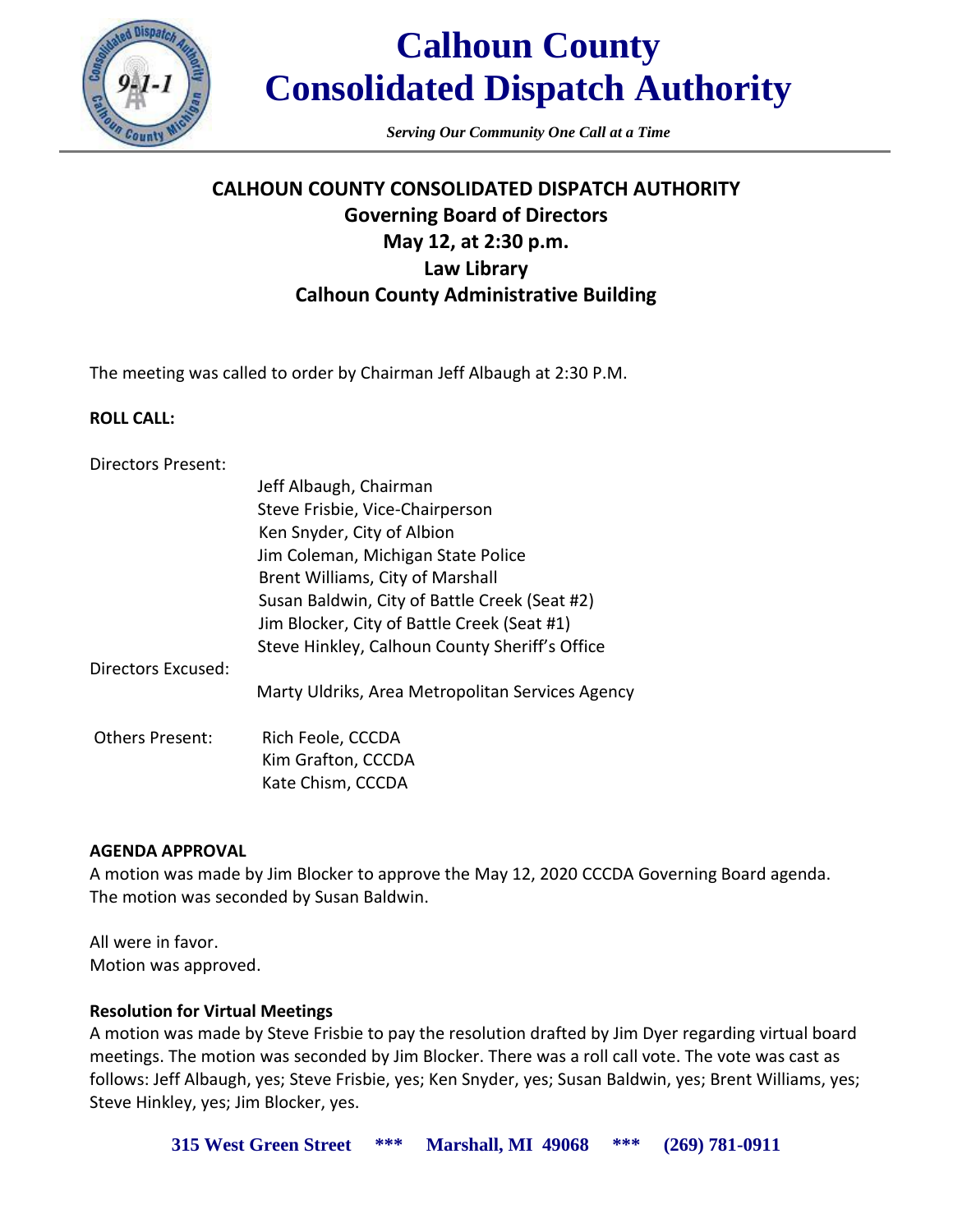

*Serving Our Community One Call at a Time*

#### **MEETING MINUTES**

A motion was made by Brent Williams to accept the March 10, 2020, CCCDA Governing Board minutes. The motion was seconded by Susan Baldwin.

All were in favor. Motion was approved.

#### **PUBLIC COMMENT**

No public comment was provided.

#### **CONSENT AGENDA**

The following items were listed on the Board's consent agenda:

- 1. Excuse Absent Board Members
- 2. Check Register: March 1-April 30
- 3. Year-to-Date Budget Performance Reports
- 4. 2020 Year-to-Date Statistics
- 5. Quality Assurance Reports
- 6. General Correspondence

A motion was made by Jim Blocker to approve the May 12, 2020 Consent Agenda. The motion was seconded by Jim Coleman.

All were in favor. Motion was approved.

#### **EXECUTIVE DIRECTOR'S REPORT**

- **1.** Supervisor Position: The vacant position left by Rhonda Siegel has been filled by Abbey Kidder.
- **2.** Smith Retirement: After 29 years of service, she has officially retired. She has been extended a part-time offer, has not yet accepted.
- **3.** Hiring Process: Currently have 24 full time employees of 26 positions. We are delaying the hiring process.
- **4.** Back up Center: There was a test run of the back up center and a few items were found which need to be adjusted. Some equipment was found to have water damage from being store in BCPD.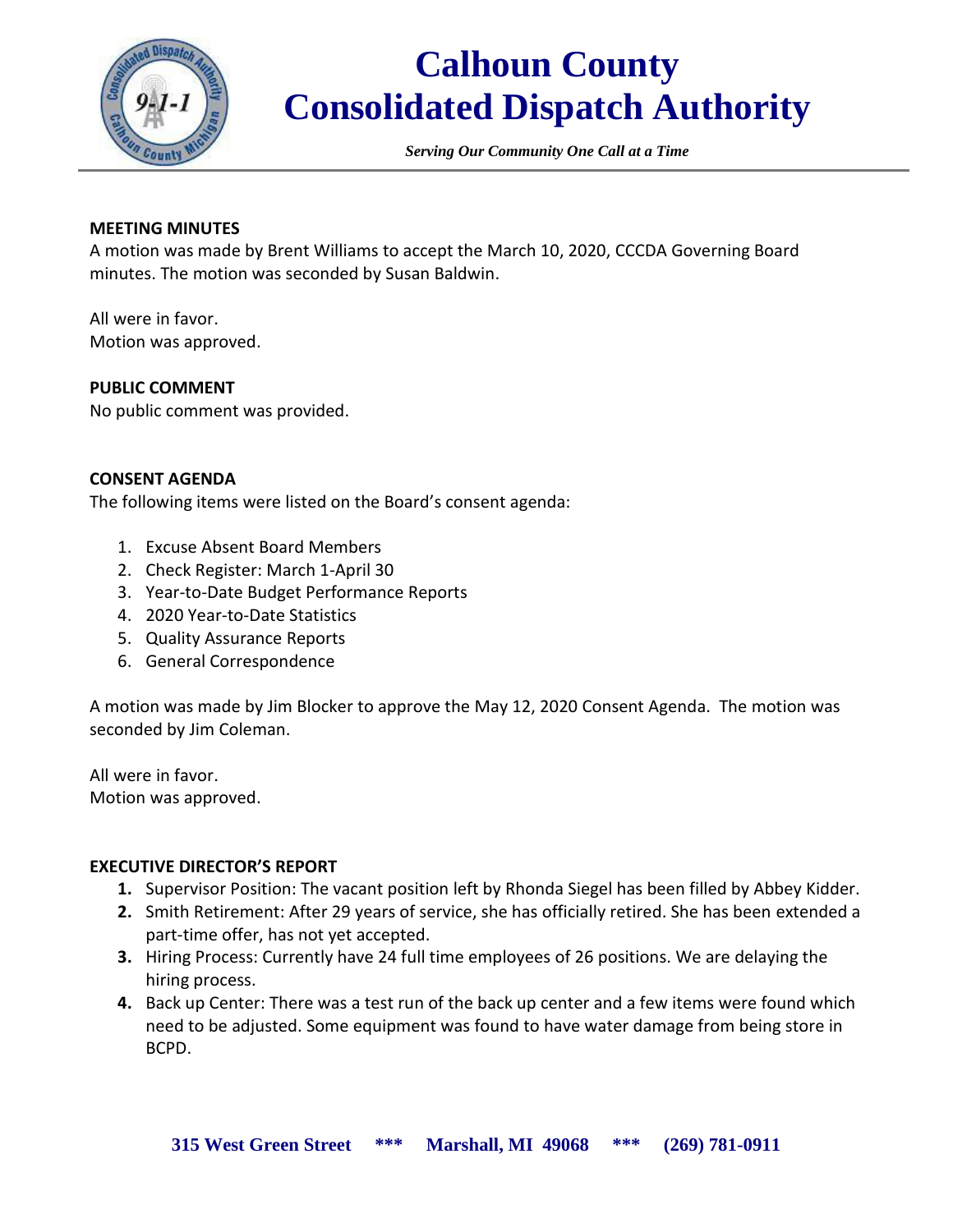

*Serving Our Community One Call at a Time*

- **5.** COOP 3: Still taking temps as staff comes in, no cross contamination between shifts, no nonstaff visitors. Admin staff has all worked from home at times. Staffing will adjust when the building reopens to the public.
- **6.** Drop box: A box will be installed in the door to allow for more social distancing for FOIA and other paperwork.
- **7.** COVID Expenses: We are still tracking all COVID related expenses. We have been approved by FEMA to apply for grant assistance.
- **8.** Audit Process: This process is a bit delayed and so the report might come out a little later than normal.
- **9.** City Link Donation: A donation was made by CCCDA sweet support of \$100 for school supplies for area students. Donations were also made by two of our vendors of drawstring backpacks.
- **10.** Newsletter: This is the first issue of the year and has some good stories. Erin was unable to continue the newsletter while filling in as a supervisor and has since been able to start it back up.

#### **OLD BUSINESS**

#### **NEW BUSINESS**

- **1.** Statistic Comparisons: Not a large increase currently in law calls. However, there is an increase in other non-emergency COVID related calls. The call volume overall dictates that we need to continue with our current level of staffing.
- **2.** Employee Survey results: We were able to utilize the County's Survey Monkey subscription to put together our own survey. It gave some good feedback about how the staff is feeling. There were 26 responses. The survey allowed to us to clarify some misconceptions that were floating around. Included with the survey results are comments made by staff showing their appreciating for the bonus comp time.
- **3.** Funding discussion: CCCDA looking at a possible reduction in funding, possible reduction of calls for service invoicing in the future. The budget here is already quite strict and we are very limited by state statute as to how we are allowed to spend our funds. It is a possibility that the phone surcharge that is collected will be reduced due to the CARES Act. We have already looked at what projects we can hold off on. We are putting hiring on hold for the time being. The Motorola loan payment could possibly be refinanced to save some funds. We will get some reimbursements for COVID purchases as well.

A discussion took place amongst the board regarding the budget and what all the options look like to reduce our budget, how to possibly reduce the calls for service invoice, and if using our fund balance at this time is a good choice. Further discussion took place regarding state revenue sharing methods. Clarification was made regarding the guidelines for the formula and what could be done to change the formula. It was also asked the percentage of the calls for service invoices of our total revenue.

#### **PUBLIC COMMENTS**